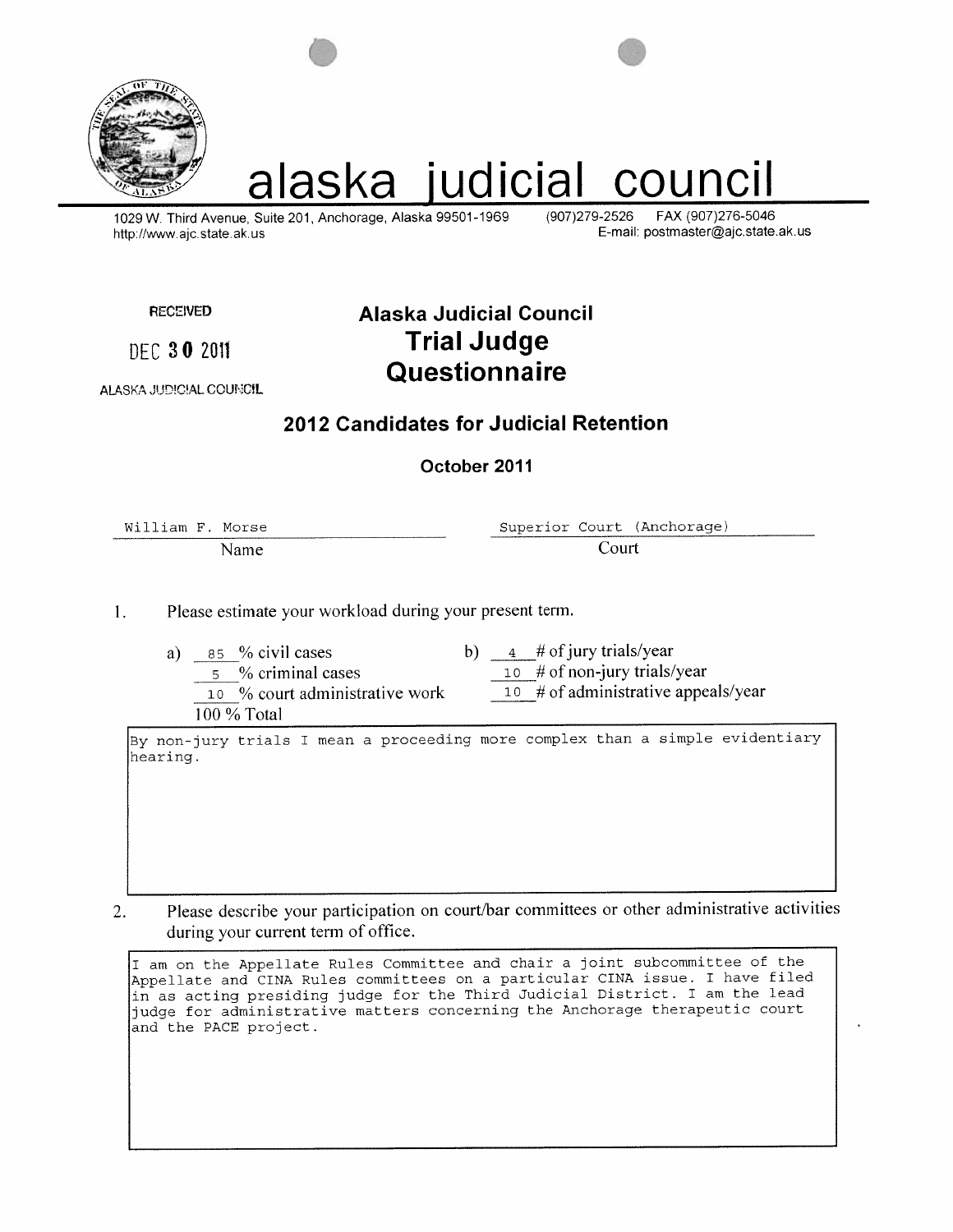- $\overline{4}$ . During your most recent term as a judge, have you:
	- a) had a tax lien filed or other collection procedure instituted against you by federal, state,  $\Box$  Yes  $\Box$  No or local authorities?
	- b) been involved in a non-judicial capacity in any legal proceeding whether as a party or  $\Box$  Yes  $\Box$  No otherwise?
	- c) engaged in the practice of law (other than as a judge)?  $\Box$  Yes  $\Box$  No
	- $\Box$  Yes  $\Box$  No d) held office in any political party?
	- e) held any other local, state or federal office?  $\Box$  Yes  $\Box$  No
		- f) had any complaints, charges or grievances filed against you with the Alaska Commission on Judicial Conduct, the Alaska Bar Association, or with the Alaska Court System that resulted in public proceedings or sanctions?  $\Box$  Yes  $\Box$  No
- If your answer to any of the questions above is "yes," please give full details, including dates, 5. facts, case numbers and outcomes.

Please provide any other information which you believe would assist the Council in 6. conducting its evaluations and in preparing its recommendations for the 2012 retention elections.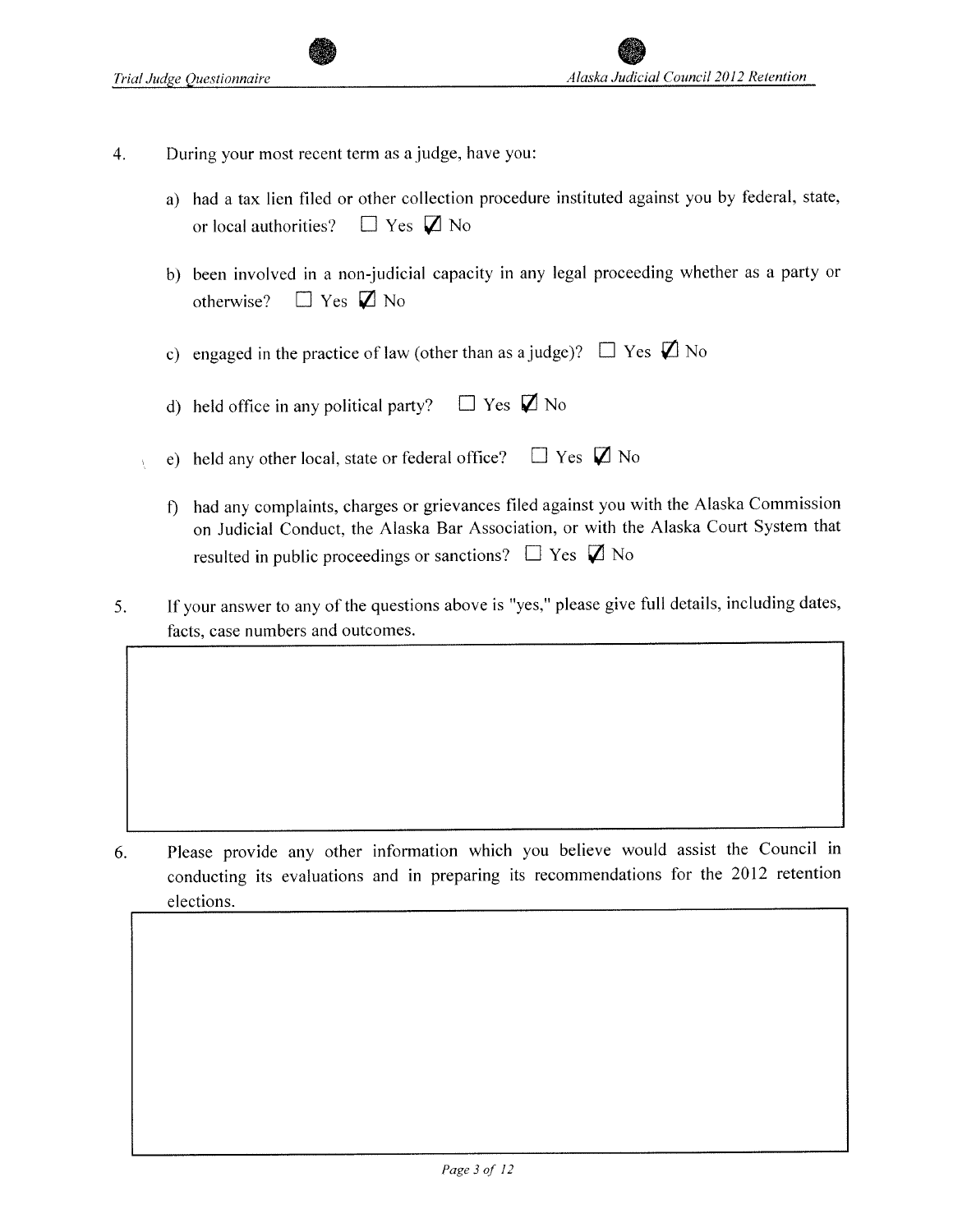## For questions 7 through 10 please do not list any cases that have pending issues in your court.

Please list your three most recent jury trials including case names and numbers. Please list 7. the names, current addresses, including zip codes and suite numbers where applicable, of each attorney involved in these trials. (Attach additional pages if necessary.)

|                    |                                      | <b>Case Number 1</b>                             |                                                                                                                                                                                                                                                                                                                                                                                                                                                                                                          |
|--------------------|--------------------------------------|--------------------------------------------------|----------------------------------------------------------------------------------------------------------------------------------------------------------------------------------------------------------------------------------------------------------------------------------------------------------------------------------------------------------------------------------------------------------------------------------------------------------------------------------------------------------|
| Case Name: Conyers |                                      |                                                  | Case Number: 3AN-09-12884 CI                                                                                                                                                                                                                                                                                                                                                                                                                                                                             |
|                    | v. Miller                            |                                                  |                                                                                                                                                                                                                                                                                                                                                                                                                                                                                                          |
|                    |                                      | <b>Attorneys Involved:</b>                       |                                                                                                                                                                                                                                                                                                                                                                                                                                                                                                          |
|                    | Name: Robert Jurasek                 |                                                  | Name: Stacy Walker                                                                                                                                                                                                                                                                                                                                                                                                                                                                                       |
|                    | Address: 1400 W. Benson Ste 500      |                                                  | Address: 329 F. St                                                                                                                                                                                                                                                                                                                                                                                                                                                                                       |
|                    | City, State, Zip: Anchorage AK 99503 |                                                  | City, State, Zip: Anchorage AK 99501                                                                                                                                                                                                                                                                                                                                                                                                                                                                     |
| Name:              |                                      |                                                  |                                                                                                                                                                                                                                                                                                                                                                                                                                                                                                          |
| Address:           |                                      |                                                  |                                                                                                                                                                                                                                                                                                                                                                                                                                                                                                          |
| City, State, Zip:  |                                      |                                                  | City, State. Zip:                                                                                                                                                                                                                                                                                                                                                                                                                                                                                        |
|                    |                                      |                                                  |                                                                                                                                                                                                                                                                                                                                                                                                                                                                                                          |
|                    |                                      | <b>Case Number 2</b>                             |                                                                                                                                                                                                                                                                                                                                                                                                                                                                                                          |
|                    | Case Name: Jensen-Toft               |                                                  | Case Number: 3AN-07-09205 CI                                                                                                                                                                                                                                                                                                                                                                                                                                                                             |
|                    | v. Schmidt                           |                                                  |                                                                                                                                                                                                                                                                                                                                                                                                                                                                                                          |
|                    |                                      | <b>Attorneys Involved:</b>                       |                                                                                                                                                                                                                                                                                                                                                                                                                                                                                                          |
|                    | Name: Kevin Fitzgerald               | and the company of the company of the company of | Name: Alice Rahoi                                                                                                                                                                                                                                                                                                                                                                                                                                                                                        |
|                    | Address: 813 W. 3rd Ave              |                                                  | Address: 1031 W. 4th Ave Ste 200                                                                                                                                                                                                                                                                                                                                                                                                                                                                         |
|                    | City, State, Zip: Anchorage AK 99501 |                                                  | City, State, Zip: Anchorage AK 99501                                                                                                                                                                                                                                                                                                                                                                                                                                                                     |
|                    |                                      |                                                  |                                                                                                                                                                                                                                                                                                                                                                                                                                                                                                          |
| Name:              |                                      |                                                  | Name:                                                                                                                                                                                                                                                                                                                                                                                                                                                                                                    |
| Address:           |                                      |                                                  | $Address: \begin{tabular}{ c c c c } \hline \multicolumn{3}{ c }{\textbf{\textit{Address}}} & \multicolumn{3}{ c }{\textbf{\textit{Address}}} \\ \hline \multicolumn{3}{ c }{\textbf{\textit{Address}}} & \multicolumn{3}{ c }{\textbf{\textit{EX}}}} & \multicolumn{3}{ c }{\textbf{\textit{EX}}}} & \multicolumn{3}{ c }{\textbf{\textit{EX}}}} & \multicolumn{3}{ c }{\textbf{\textit{EX}}}} & \multicolumn{3}{ c }{\textbf{\textit{EX}}}} \\ \hline \multicolumn{3}{ c }{\textbf{\textit{Address}}}$ |
| City, State, Zip:  |                                      |                                                  | City, State, Zip:                                                                                                                                                                                                                                                                                                                                                                                                                                                                                        |
|                    |                                      |                                                  |                                                                                                                                                                                                                                                                                                                                                                                                                                                                                                          |
|                    |                                      | <b>Case Number 3</b>                             |                                                                                                                                                                                                                                                                                                                                                                                                                                                                                                          |
| Case Name: Kinneen |                                      |                                                  | Case Number: 3AN-07-09878 CI                                                                                                                                                                                                                                                                                                                                                                                                                                                                             |
| ν.                 | Muni. of Anchorage                   |                                                  |                                                                                                                                                                                                                                                                                                                                                                                                                                                                                                          |
|                    |                                      | <b>Attorneys Involved:</b>                       |                                                                                                                                                                                                                                                                                                                                                                                                                                                                                                          |
|                    | Name: William Royce                  |                                                  | <i>Name:</i> Robert Owens                                                                                                                                                                                                                                                                                                                                                                                                                                                                                |
|                    | Address: 1227 W. 9th Ave Ste 300     | Address:                                         | PO Box 196650                                                                                                                                                                                                                                                                                                                                                                                                                                                                                            |
|                    | City, State, Zip: Anchorage AK 99501 | City, State, Zip:                                | Anchorage AK 99519                                                                                                                                                                                                                                                                                                                                                                                                                                                                                       |
| Name:              |                                      | Name:                                            |                                                                                                                                                                                                                                                                                                                                                                                                                                                                                                          |
| Address:           |                                      | Address:                                         | <u> 1989 - Johann Barn, fransk politik (f. 1989)</u>                                                                                                                                                                                                                                                                                                                                                                                                                                                     |
| City, State, Zip:  |                                      | City, State, Zip:                                |                                                                                                                                                                                                                                                                                                                                                                                                                                                                                                          |
|                    |                                      |                                                  |                                                                                                                                                                                                                                                                                                                                                                                                                                                                                                          |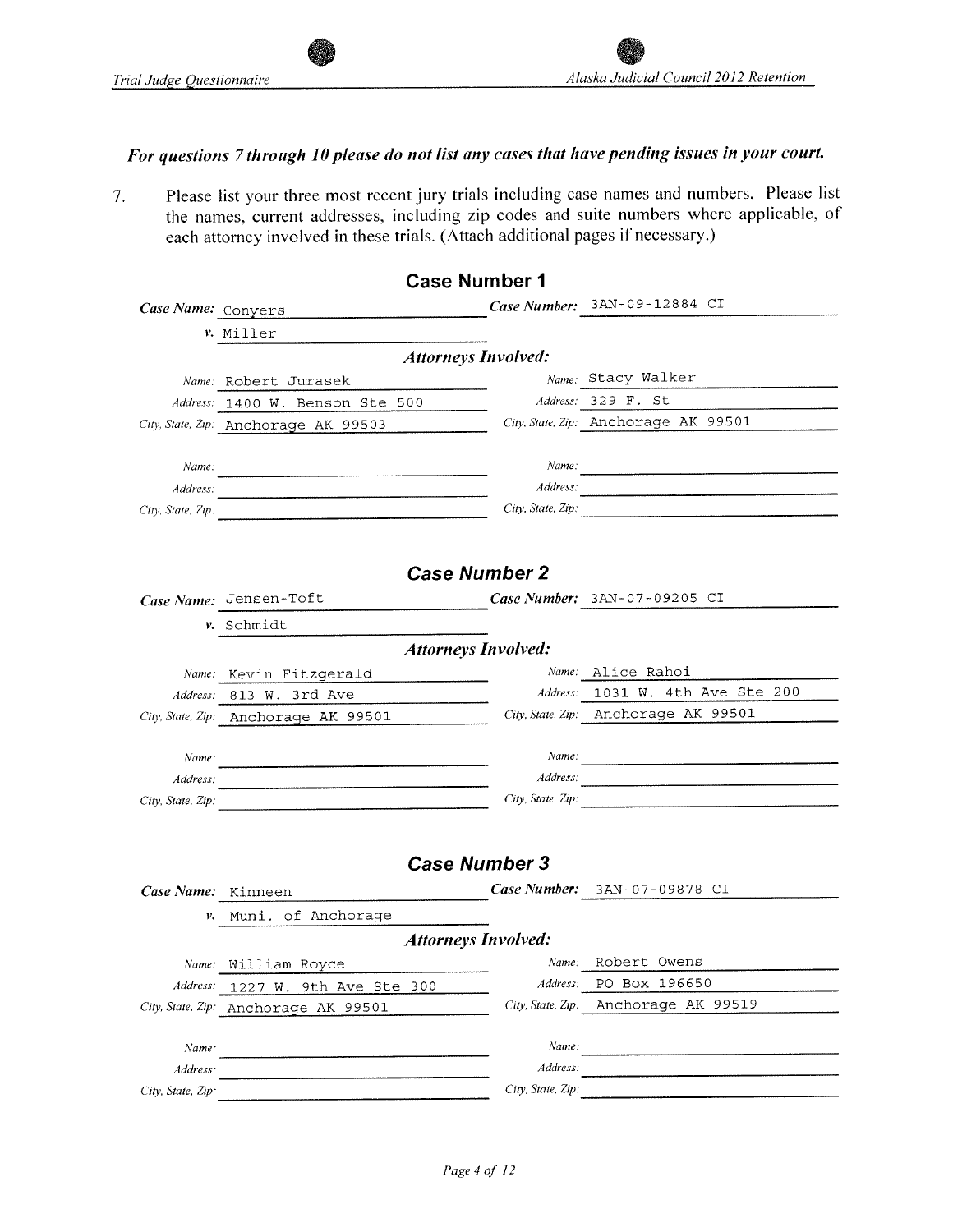Please list your three most recent non-jury trials including case names and numbers. Please 8. list the names, current addresses, including zip codes and suite numbers where applicable, of each attorney involved in these trials. (Attach additional pages if necessary.)

|                            |                                                                                                                        | <b>Case Number 1</b>       |                                      |  |  |  |  |  |  |  |  |
|----------------------------|------------------------------------------------------------------------------------------------------------------------|----------------------------|--------------------------------------|--|--|--|--|--|--|--|--|
| Case Name: Coble           |                                                                                                                        |                            | Case Number: 3AN-06-11050 CI         |  |  |  |  |  |  |  |  |
| ν.                         | Coble                                                                                                                  |                            |                                      |  |  |  |  |  |  |  |  |
|                            |                                                                                                                        | <b>Attorneys Involved:</b> |                                      |  |  |  |  |  |  |  |  |
|                            | Name: Mary-Ellen Meddleton                                                                                             |                            | Name: Allen Bailey                   |  |  |  |  |  |  |  |  |
| Address:                   | 711 H St Ste 330                                                                                                       |                            | Address: 310 K St Ste 400            |  |  |  |  |  |  |  |  |
|                            | City, State, Zip: Anchorage AK 99501                                                                                   |                            | City, State, Zip: Anchorage AK 99501 |  |  |  |  |  |  |  |  |
|                            |                                                                                                                        |                            |                                      |  |  |  |  |  |  |  |  |
| Name:                      |                                                                                                                        |                            | Name:                                |  |  |  |  |  |  |  |  |
| Address:                   |                                                                                                                        |                            |                                      |  |  |  |  |  |  |  |  |
| City, State, Zip:          |                                                                                                                        |                            | City, State, Zip:                    |  |  |  |  |  |  |  |  |
|                            |                                                                                                                        |                            |                                      |  |  |  |  |  |  |  |  |
|                            |                                                                                                                        |                            |                                      |  |  |  |  |  |  |  |  |
|                            |                                                                                                                        | <b>Case Number 2</b>       |                                      |  |  |  |  |  |  |  |  |
|                            | Case Name: McElwain                                                                                                    |                            | Case Number: 3AN-03-07432 CI         |  |  |  |  |  |  |  |  |
| ν.                         | Taylor                                                                                                                 |                            |                                      |  |  |  |  |  |  |  |  |
| <b>Attorneys Involved:</b> |                                                                                                                        |                            |                                      |  |  |  |  |  |  |  |  |
|                            | Name: Jennifer Wagner                                                                                                  |                            | Name: Justin Eschbacher              |  |  |  |  |  |  |  |  |
| Address:                   | 421 W 1st Ave Ste 250                                                                                                  |                            | Address: 718 Barrow St               |  |  |  |  |  |  |  |  |
|                            | City, State, Zip: Anchorage AK 99501                                                                                   |                            | City, State, Zip: Anchorage AK 99501 |  |  |  |  |  |  |  |  |
|                            |                                                                                                                        |                            |                                      |  |  |  |  |  |  |  |  |
| Name:                      | <u> 1980 - Jan Samuel Barbara, martin da basar da shekara 1980 - Andrea Samuel Barbara, marka 1980 - Andrea Samuel</u> |                            |                                      |  |  |  |  |  |  |  |  |
| Address:                   |                                                                                                                        |                            |                                      |  |  |  |  |  |  |  |  |
| City, State, Zip:          | <u> 1980 - Andrea Stadt Brander, amerikansk politik (</u>                                                              |                            | City, State, Zip:                    |  |  |  |  |  |  |  |  |
|                            |                                                                                                                        |                            |                                      |  |  |  |  |  |  |  |  |
|                            |                                                                                                                        |                            |                                      |  |  |  |  |  |  |  |  |
|                            |                                                                                                                        | <b>Case Number 3</b>       |                                      |  |  |  |  |  |  |  |  |
| Case Name: Copeland        |                                                                                                                        |                            | Case Number: 3AN-09-07595 CI         |  |  |  |  |  |  |  |  |
| ν.                         | Copeland                                                                                                               |                            |                                      |  |  |  |  |  |  |  |  |
|                            |                                                                                                                        | <b>Attorneys Involved:</b> |                                      |  |  |  |  |  |  |  |  |
| Name:                      | Eric Brown                                                                                                             | Name:                      | S & G Pollock                        |  |  |  |  |  |  |  |  |
| Address:                   | 4150 Viscount Cir.                                                                                                     | Address:                   | PO Box 3535                          |  |  |  |  |  |  |  |  |
|                            | City, State, Zip: Anchorage AK 99502                                                                                   |                            | City. State. Zip: Palmer AK 99645    |  |  |  |  |  |  |  |  |
|                            |                                                                                                                        |                            |                                      |  |  |  |  |  |  |  |  |
| Name:                      |                                                                                                                        | Name:                      |                                      |  |  |  |  |  |  |  |  |
| Address:                   |                                                                                                                        | Address:                   |                                      |  |  |  |  |  |  |  |  |
| City, State, Zip:          |                                                                                                                        | City, State, Zip:          |                                      |  |  |  |  |  |  |  |  |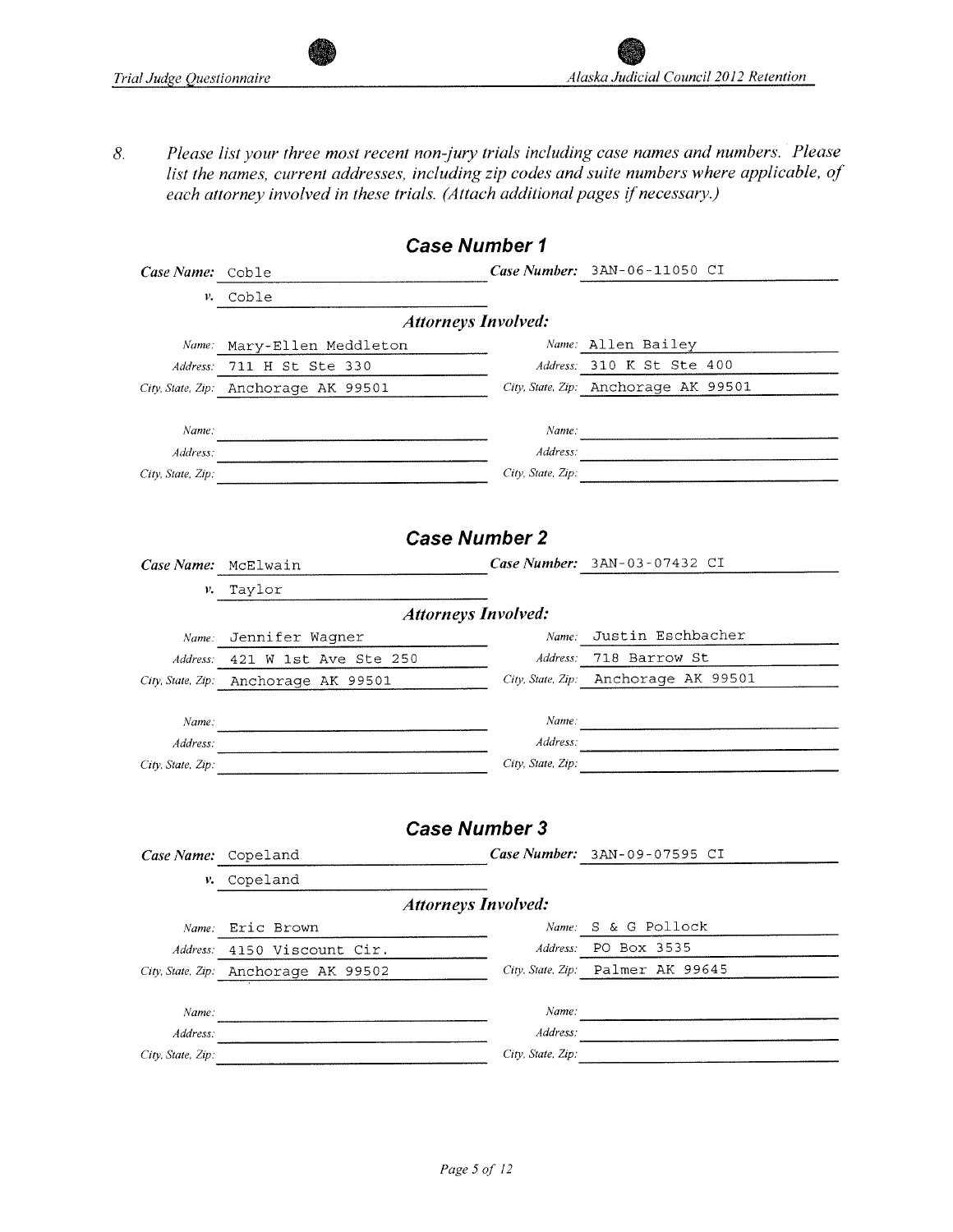Please list your three most recent cases, including case names and numbers, which did not 9. go to trial, but on which you did significant work (such as settlement conference, hearings, motion work, etc.). Please list the names, current addresses, including zip codes and suite numbers where applicable, of each attorney involved in these cases. (Attach additional pages if necessary.)

|                               |                                                                                                                        | <b>Case Number 1</b>       |                                      |
|-------------------------------|------------------------------------------------------------------------------------------------------------------------|----------------------------|--------------------------------------|
| Case Name:                    | Ivy                                                                                                                    |                            | Case Number: 3AN-07-08813 CI         |
| ν.                            | Calais                                                                                                                 |                            |                                      |
|                               |                                                                                                                        | <b>Attorneys Involved:</b> |                                      |
| Name:                         | Phillip Weidner                                                                                                        | Name:                      | Jeff Feldman                         |
|                               | Address: 330 L St Ste 200                                                                                              | Address:                   | 500 L St Ste 500                     |
|                               | City, State, Zip: Anchorage AK 99501                                                                                   |                            | City, State, Zip: Anchorage AK 99501 |
|                               |                                                                                                                        |                            |                                      |
| Name:                         |                                                                                                                        | Name:                      |                                      |
| Address:                      | <u> 1980 - Januar Stein, margaret amerikan bestean ingila di sebagai pertama di sebagai pertama di sebagai pertama</u> | Address:                   |                                      |
| City, State, Zip:             |                                                                                                                        | City, State, Zip:          |                                      |
|                               |                                                                                                                        |                            |                                      |
|                               |                                                                                                                        | <b>Case Number 2</b>       |                                      |
| Case Name:                    | State                                                                                                                  |                            | Case Number: 3AN-10-05939 CR         |
| ν.                            | Anthony                                                                                                                |                            |                                      |
|                               |                                                                                                                        | <b>Attorneys Involved:</b> |                                      |
| Name:                         | Heather Nobrega                                                                                                        | Name:                      | Barrett Schultz                      |
| Address:                      | 310 K St Ste 300                                                                                                       | Address:                   | 900 W 5th Ave Ste 200                |
|                               | City, State, Zip: Anchorage AK 99501                                                                                   |                            | City, State, Zip: Anchorage AK 99501 |
|                               |                                                                                                                        | Name:                      |                                      |
| Name:                         |                                                                                                                        | Address:                   |                                      |
| Address:<br>City, State, Zip: |                                                                                                                        | City, State, Zip:          |                                      |
|                               |                                                                                                                        |                            |                                      |
|                               |                                                                                                                        |                            |                                      |
|                               |                                                                                                                        | <b>Case Number 3</b>       |                                      |
| Case Name: Bording            |                                                                                                                        |                            | Case Number: $3AN-09-04371$ CI       |
| ν.                            | Crowley Marine                                                                                                         |                            |                                      |
|                               |                                                                                                                        | <b>Attorneys Involved:</b> |                                      |
| Name:                         | Dawn Austin                                                                                                            |                            | Name: Herbert Ray                    |
| Address:                      | 310 K St Ste 200                                                                                                       | Address:                   | 1029 W 3rd Ave Ste 650               |
| City, State, Zip:             | Anchorage AK 99501                                                                                                     |                            | City, State, Zip: Anchorage AK 99501 |
|                               |                                                                                                                        |                            |                                      |
| Name:                         |                                                                                                                        | Name:                      |                                      |
| Address:                      |                                                                                                                        | Address:                   |                                      |
| City, State, Zip:             |                                                                                                                        | City, State, Zip:          |                                      |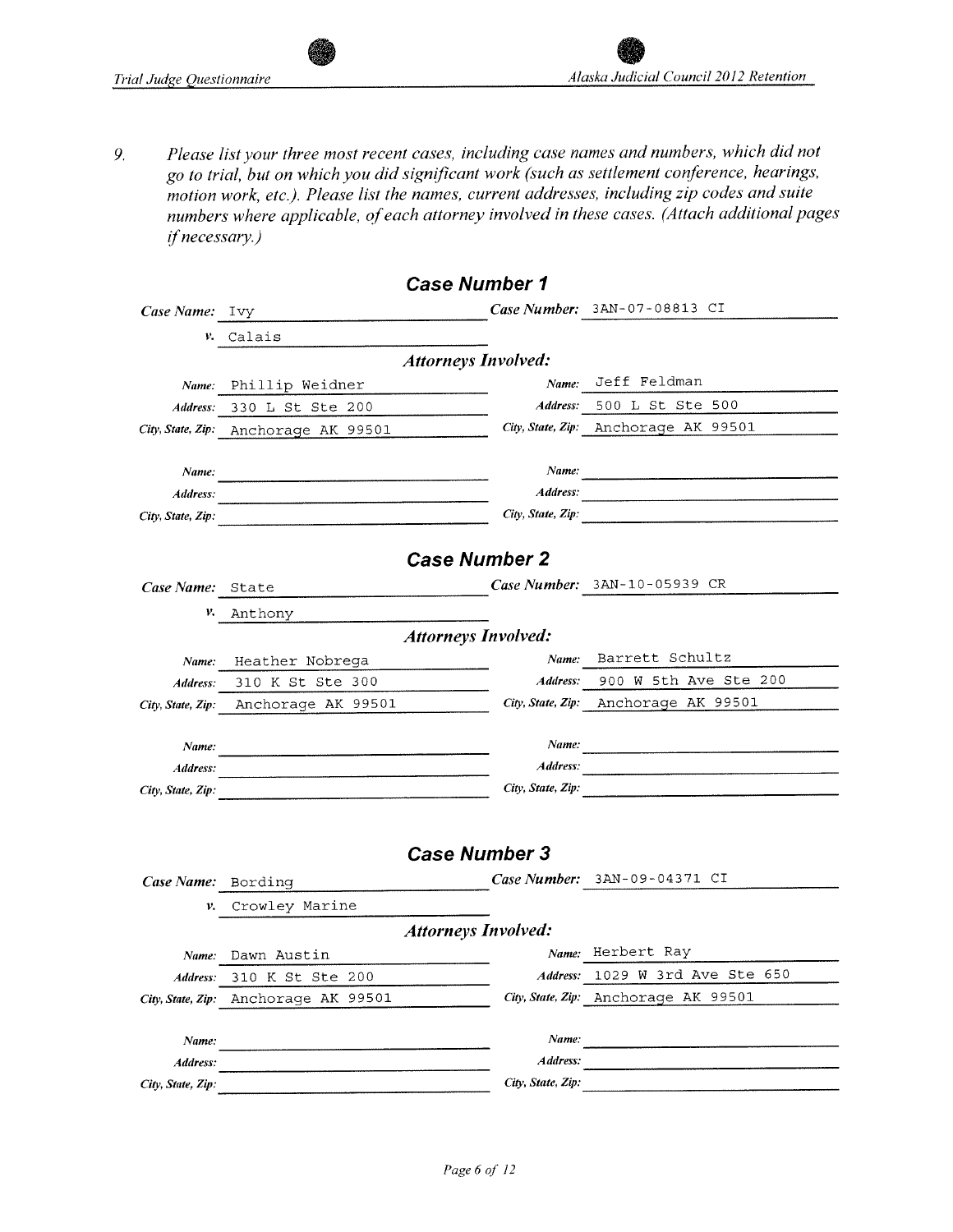$\bar{\mathbf{v}}$ 

Optional: If you deem it helpful to the Council, please list up to three other cases during 10. your past term in which you believe your work was particularly noteworthy. Please list the names, current addresses, including zip codes and suite numbers where applicable, of each attorney involved in these cases. (Attach additional pages if necessary.)

|                   |                                                                                                                                                                                                                                      | <b>Case Number 1</b>       |                                                                                                                      |
|-------------------|--------------------------------------------------------------------------------------------------------------------------------------------------------------------------------------------------------------------------------------|----------------------------|----------------------------------------------------------------------------------------------------------------------|
| Case Name:        | Price                                                                                                                                                                                                                                |                            | Case Number: $3AN-07-08143$ CI                                                                                       |
| ν.                | Unisea                                                                                                                                                                                                                               |                            |                                                                                                                      |
|                   |                                                                                                                                                                                                                                      | <b>Attorneys Involved:</b> |                                                                                                                      |
| Name:             | Marc June                                                                                                                                                                                                                            |                            | Name: Craig Howard                                                                                                   |
| Address:          | 807 G St Ste 150                                                                                                                                                                                                                     |                            | Address: 360 K St Ste 200                                                                                            |
| City, State, Zip: | Anchorage AK 99501                                                                                                                                                                                                                   |                            | City, State, Zip: Anchorage AK 99501                                                                                 |
| Name:             |                                                                                                                                                                                                                                      | Name:                      | <u> 1980 - January Maria Barat, margaret amerikan di sebagai pertama pertama pertama pertama pertama pertama per</u> |
| Address:          | <u> 1980 - Johann Barnett, fransk komponent (f. 1980)</u>                                                                                                                                                                            | Address:                   |                                                                                                                      |
| City, State, Zip: |                                                                                                                                                                                                                                      |                            | City, State, Zip:                                                                                                    |
|                   |                                                                                                                                                                                                                                      | <b>Case Number 2</b>       |                                                                                                                      |
| Case Name:        |                                                                                                                                                                                                                                      | Case Number:               |                                                                                                                      |
| v.                | <u> 1980 - Johann Barn, margaret eta inputator</u>                                                                                                                                                                                   |                            |                                                                                                                      |
|                   |                                                                                                                                                                                                                                      | <b>Attorneys Involved:</b> |                                                                                                                      |
| Name:             |                                                                                                                                                                                                                                      |                            |                                                                                                                      |
| Address:          |                                                                                                                                                                                                                                      | Address:                   | <u> 2000 - 2000 - 2000 - 2000 - 2000 - 2000 - 2000 - 2000 - 2000 - 2000 - 2000 - 2000 - 2000 - 2000 - 2000 - 200</u> |
| City, State, Zip: |                                                                                                                                                                                                                                      |                            | City, State, Zip:                                                                                                    |
|                   |                                                                                                                                                                                                                                      | Name:                      |                                                                                                                      |
| Name:<br>Address: |                                                                                                                                                                                                                                      | Address:                   | <u> 1980 - Jan Sterlân yn Sterlân ûntstied fan de Amerikaanske kommen wurdt de Amerikaanske kommen.</u>              |
| City, State, Zip: | <u> 1980 - Jan Stein Stein Stein Stein Stein Stein Stein Stein Stein Stein Stein Stein Stein Stein Stein Stein Stein</u>                                                                                                             |                            | City, State, Zip:                                                                                                    |
|                   |                                                                                                                                                                                                                                      |                            |                                                                                                                      |
|                   |                                                                                                                                                                                                                                      | <b>Case Number 3</b>       |                                                                                                                      |
| Case Name:        | <u> 1980 - Jan Stein Stein Stein Stein Stein Stein Stein Stein Stein Stein Stein Stein Stein Stein Stein Stein Stein Stein Stein Stein Stein Stein Stein Stein Stein Stein Stein Stein Stein Stein Stein Stein Stein Stein Stein</u> |                            | Case Number:                                                                                                         |
| ν.                |                                                                                                                                                                                                                                      |                            |                                                                                                                      |
|                   |                                                                                                                                                                                                                                      | <b>Attorneys Involved:</b> |                                                                                                                      |
| Name:             |                                                                                                                                                                                                                                      | Name:                      |                                                                                                                      |
| Address:          |                                                                                                                                                                                                                                      | Address:                   |                                                                                                                      |
| City, State, Zip: | the contract of the contract of the contract of the contract of the contract of the contract of the contract of                                                                                                                      | City, State, Zip:          |                                                                                                                      |
| Name:             |                                                                                                                                                                                                                                      | Name:                      |                                                                                                                      |
| Address:          |                                                                                                                                                                                                                                      | Address:                   |                                                                                                                      |
| City, State, Zip: |                                                                                                                                                                                                                                      | City, State, Zip:          |                                                                                                                      |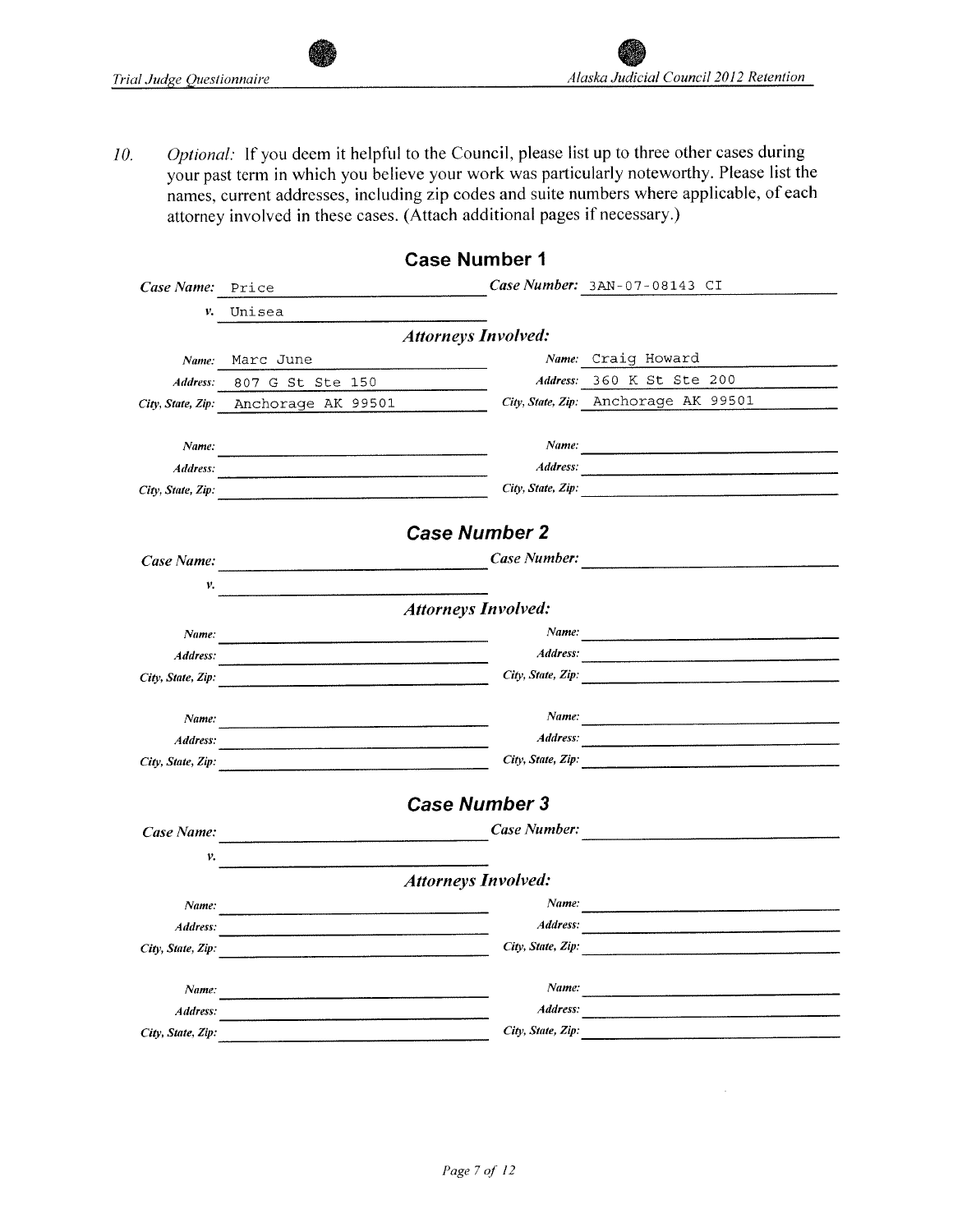## Alaska Judicial Council Recommendation Judge William F. Morse, Superior Court, Anchorage

#### **Judicial Council Recommendation 2012**

The Alaska Judicial Council is a non-partisan citizens' commission established by the Alaska constitution. Alaskan law requires the Council to evaluate judges' performance and authorizes the Council to recommend to voters whether judges should be retained in office. The Judicial Council reviews judges' integrity, diligence, legal ability, fairness, demeanor, ability to manage their caseloads, and overall performance of their judicial responsibilities in and out of the courtroom. The Judicial Council finds Judge Morse to be *Qualified* and recommends unanimously that the public vote **"YES"** to retain him as a superior court judge.

#### **Judicial Council Evaluation**

The Judicial Council surveyed thousands of Alaskans including peace and probation officers, court employees, attorneys, jurors, social workers and guardians ad litem about the judges on the ballot. Respondents were asked to rate judicial performance and to submit comments. The Council also reviewed the ratings and observations of the Alaska Judicial Observers, independent community-based volunteers. The Council reviewed the judge's peremptory challenge, recusals, and appellate affirmance and reversal rates; any civil or criminal litigation involving the judge; APOC and court system conflict-of-interest statements; any disciplinary files involving the judge; and whether a judge's pay was withheld for an untimely decision. The Council reviewed other court records and investigated judicial conduct in specific cases. The Council interviewed some judges, attorneys, and court staff, and held a statewide public hearing to obtain comments about judges.

|                      | <b>Attorney</b><br><b>Survey</b> | Peace<br><b>Officer</b><br><b>Survey</b> | Juror<br><b>Survey</b> | Court<br><b>Employee</b><br><b>Survey</b> | <b>Social Workers</b><br><b>Guardians ad Litem</b> |
|----------------------|----------------------------------|------------------------------------------|------------------------|-------------------------------------------|----------------------------------------------------|
| <b>Legal Ability</b> | 4.0                              | ---                                      | ---                    | ---                                       | ---                                                |
| Impartiality         | 3.7                              | 4.2                                      | 4.8                    | 4.2                                       | 4.3                                                |
| Integrity            | 4.1                              | 4.3                                      | ---                    | 4.5                                       | 4.6                                                |
| Temperament          | 3.3                              | 4.0                                      | 4.7                    | 4.1                                       | 3.5                                                |
| Diligence            | 3.9                              | 4.5                                      | ---                    | 4.3                                       | 4.3                                                |
| Overall              | 3.7                              | 4.2                                      | 4.7                    | 4.3                                       | 4.3                                                |



## **5.0 = Excellent**

- $4.0 = Good$
- **3.0 = Acceptable**
- **2.0 = Deficient**
- **1.0 = Poor**

#### **Summary of Survey Information**

Survey respondents rated Judge Morse on the categories summarized in the table above, using 5 as the highest rating possible. The attorney rating for Judge Morse on overall performance was 3.7. Peace and probation officers gave Judge Morse a rating of 4.2. Jurors rated him 4.7 overall, court employees gave him 4.3, and social workers and guardians ad litem rated him at 4.3. The Alaska Judicial Observers rated him 3.32.

## **Recommendation: Vote "YES" to retain Judge William F. Morse**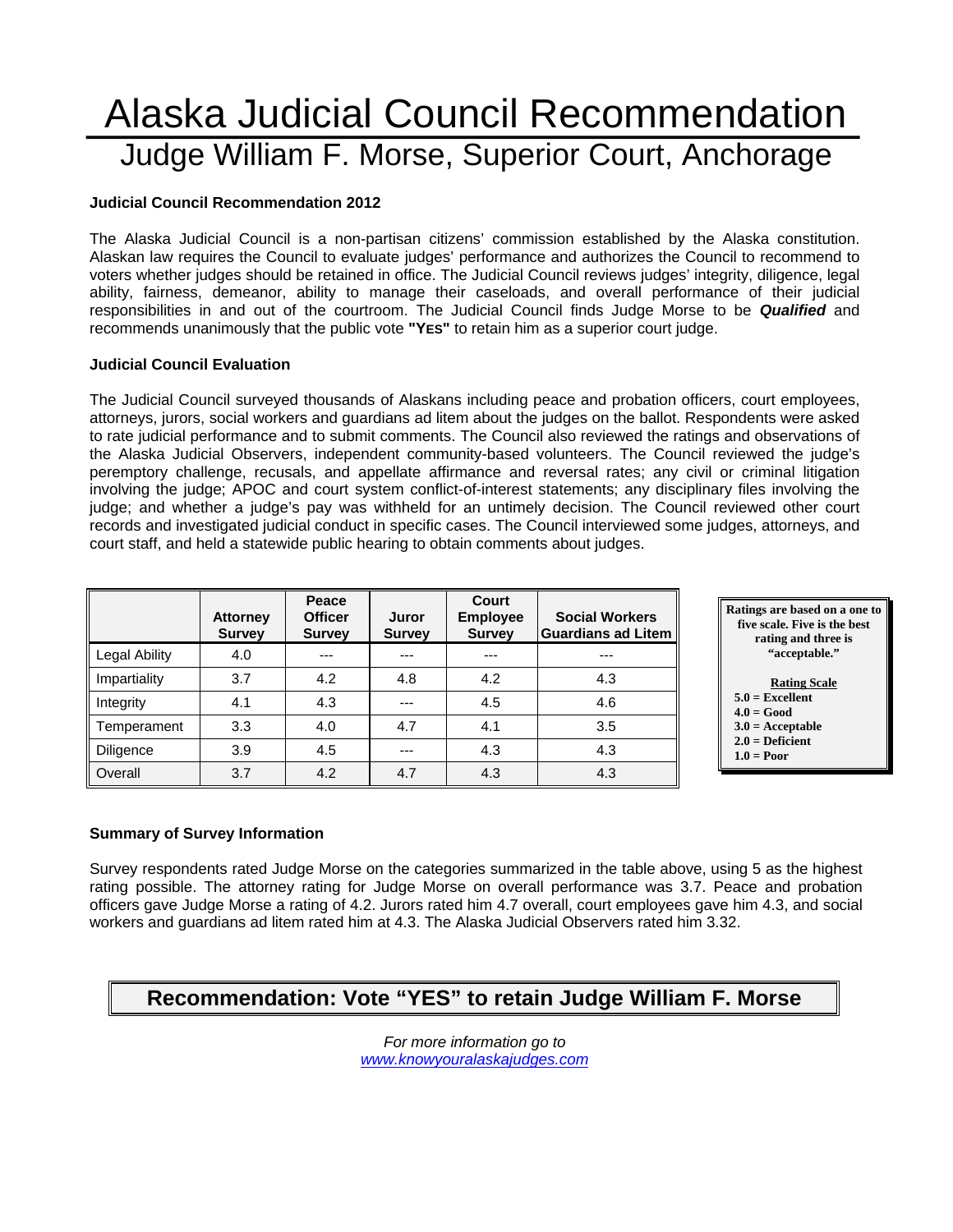|                                    | Legal          |                | Impartiality/   |                  | <b>Judicial</b>                               |                  |                    |                | <b>Overall</b>   |                |                   |                |
|------------------------------------|----------------|----------------|-----------------|------------------|-----------------------------------------------|------------------|--------------------|----------------|------------------|----------------|-------------------|----------------|
|                                    | <b>Ability</b> |                | <b>Fairness</b> |                  | <b>Integrity</b>                              |                  | <b>Temperament</b> |                | <b>Diligence</b> |                | <b>Evaluation</b> |                |
|                                    | Mean           | N              | Mean            | N                | Mean                                          | N                | Mean               | $\mathbf N$    | Mean             | N              | Mean              | N              |
| <b>Basis for Evaluation</b>        |                |                |                 |                  |                                               |                  |                    |                |                  |                |                   |                |
| No Response                        |                | 8              |                 | 8                |                                               | 18               |                    | 9              |                  | 26             |                   | 7              |
| <b>Direct Professional</b>         | 4.0            | 270            | 3.7             | 272              | 4.1                                           | 263              | 3.3                | 270            | 3.9              | 259            | 3.7               | 272            |
| Experience in last 5 yrs           | 4.0            | 248            | 3.7             | 250              | 4.1                                           | 244              | 3.3                | 248            | 3.9              | 237            | 3.7               | 249            |
| Experience not in last 5 yrs       | 4.1            | 19             | 3.8             | 19               | 4.3                                           | 16               | 3.4                | 19             | 4.1              | 19             | 3.8               | 19             |
| Professional Reputation            | 3.6            | 44             | 3.6             | 43               | 4.0                                           | 42               | 3.4                | 43             | 3.9              | 39             | 3.6               | 44             |
| <b>Other Personal Contacts</b>     | 4.8            | 8              | 4.9             | 7                | 5.0                                           | 7                | 4.1                | 8              | 4.5              | 6              | 4.7               | $\overline{7}$ |
| <b>Type of Practice</b>            |                |                |                 |                  |                                               |                  |                    |                |                  |                |                   |                |
| No Response                        |                | 4              |                 | $\sqrt{2}$       |                                               | 10               |                    | 4              |                  | 14             |                   | $\overline{2}$ |
| Private, Solo                      | 4.1            | 73             | 3.7             | 73               | 4.1                                           | 69               | 3.3                | 73             | 3.9              | 71             | 3.7               | 73             |
| Private, 2-5 Attorneys             | 3.8            | 54             | 3.6             | 54               | 4.1                                           | 53               | 3.3                | 52             | 3.8              | 49             | 5.6               | 54             |
| Private, 6+ Attorneys              | 4.1            | 44             | 4.1             | 44               | 4.4                                           | 43               | 3.8                | 44             | 4.1              | 42             | 3.9               | 44             |
| Private, Corporate Employee        | 3.5            | $\overline{c}$ | 3.0             | $\overline{2}$   | 4.0                                           | 2                | 3.0                | $\overline{c}$ | 4.0              | $\mathfrak{2}$ | 3.5               | $\sqrt{2}$     |
| Judge or Judicial Officer          | 4.4            | 28             | 4.0             | 28               | 4.3                                           | 28               | 3.4                | 28             | 4.3              | 27             | 4.1               | 28             |
| Government                         | 4.0            | 57             | 3.4             | 59               | 3.9                                           | 57               | 3.1                | 59             | 3.9              | 57             | 3.5               | 59             |
| Public Service Agency/Org          | 3.8            | $\overline{4}$ | 2.8             | $\overline{4}$   | 3.5                                           | 4                | 2.3                | $\overline{4}$ | 3.5              | $\overline{4}$ | 3.0               | $\overline{4}$ |
| Other                              | 3.0            | $\overline{4}$ | 2.5             | 4                | 3.0                                           | 4                | 2.8                | 4              | 3.5              | 4              | 2.8               | $\overline{4}$ |
| <b>Years of Practice in Alaska</b> |                |                |                 |                  |                                               |                  |                    |                |                  |                |                   |                |
| No Response                        |                | 3              |                 | $\overline{c}$   |                                               | 10               |                    | 4              |                  | 11             |                   | 2              |
| 5 Years or fewer                   | 4.6            | 13             | 4.6             | 14               | 4.9                                           | 13               | 4.2                | 14             | 4.6              | 13             | 4.6               | 14             |
| 6 to 10 years                      | 4.4            | 13             | 4.0             | 13               | 4.4                                           | 13               | 3.5                | 13             | 4.1              | 12             | 4.0               | 13             |
| 11 to 15 years                     | 3.9            | 19             | 3.6             | 19               | 4.0                                           | 19               | 3.1                | 19             | 4.0              | 16             | 3.6               | 19             |
| 16 to 20 years                     | 4.0            | 32             | 3.6             | 32               | 3.9                                           | 31               | 3.3                | 31             | 3.8              | 32             | 3.6               | 32             |
| 21 years or more                   | 3.9            | 180            | 3.6             | 180              | 4.1                                           | 174              | 3.3                | 179            | 3.9              | 176            | 3.6               | 180            |
| Gender                             |                |                |                 |                  |                                               |                  |                    |                |                  |                |                   |                |
| No Response                        |                | 4              |                 | $\overline{2}$   |                                               | 10               |                    | 4              |                  | 14             |                   | 2              |
| Male                               | 3.9            | 188            | 3.7             | 189              | 4.1                                           | 183              | 3.4                | 187            | 3.9              | 180            | 3.7               | 189            |
| Female                             | 4.2            | 77             | 3.7             | 78               | 4.0                                           | 76               | 3.2                | 78             | 4.0              | 75             | 3.7               | 78             |
| <b>Cases Handled</b>               |                |                |                 |                  |                                               |                  |                    |                |                  |                |                   |                |
| No Response                        |                | 3              |                 | $\mathbf{1}$     |                                               | 9                |                    | $\mathfrak{Z}$ |                  | 13             |                   | 1              |
| Prosecution                        | 3.5            | $\sqrt{6}$     | 2.7             | $\tau$           | 3.1                                           | 7                | 2.9                | $\tau$         | 3.4              | $\tau$         | 2.7               | 7              |
| Mainly Criminal                    | 4.4            | 18             | 4.3             | 19               | 4.5                                           | 19               | 4.0                | 19             | 4.4              | 18             | 4.4               | 19             |
| Mixed Criminal & Civil             | 3.9            | 51             | 3.4             | 51               | 3.8                                           | 50               | 3.0                | 51             | 3.8              | 48             | 3.4               | 51             |
| Mainly Civil                       | 4.0            | 178            | 3.7             | 178              | 4.2                                           | 171              | 3.3                | 176            | 3.9              | 171            | 3.7               | 178            |
| Other                              | 4.7            | $10\,$         | 4.4             | $10\,$           | 4.6                                           | 10               | 4.1                | $10\,$         | 4.7              | 9              | 4.5               | 10             |
| <b>Location of Practice</b>        |                |                |                 |                  |                                               |                  |                    |                |                  |                |                   |                |
| No Response                        |                | $\overline{4}$ |                 | $\boldsymbol{2}$ |                                               | 10               |                    | $\overline{4}$ |                  | 14             |                   | $\overline{2}$ |
| <b>First District</b>              | 4.4            | $\tau$         | 4.0             | 7                | 4.3                                           | 7                | 3.6                | $\tau$         | 4.3              | 7              | 4.1               | $\tau$         |
| <b>Second District</b>             | 4.0            | $\mathbf{1}$   | 4.0             | $\mathbf{1}$     | 4.0                                           | $\mathbf{1}$     | 4.0                | 1              | 4.0              | $\mathbf{1}$   | 4.0               | $\mathbf{1}$   |
| Third District                     | 4.0            | 249            | 3.7             | 251              | 4.1                                           | 245              | 3.3                | 249            | 3.9              | 239            | 3.7               | 251            |
| Fourth District                    | 4.0            | $\overline{4}$ | 3.8             | $\overline{4}$   | 4.3                                           | 3                | 3.8                | $\overline{4}$ | 4.0              | $\overline{4}$ | 4.0               | $\overline{4}$ |
| Outside of Alaska                  | 5.0            | $\mathbf{1}$   | 5.0             | $\mathbf{1}$     | $\mathord{\hspace{1pt}\text{--}\hspace{1pt}}$ | $\boldsymbol{0}$ | 5.0                | $\mathbf{1}$   | 5.0              | $\mathbf{1}$   | 5.0               | $\mathbf{1}$   |

### **Judge William F. Morse: Detailed Information Responses Alaska Bar Association Members**

Note: Ratings for only those respondents who reported direct professional experience with the judge.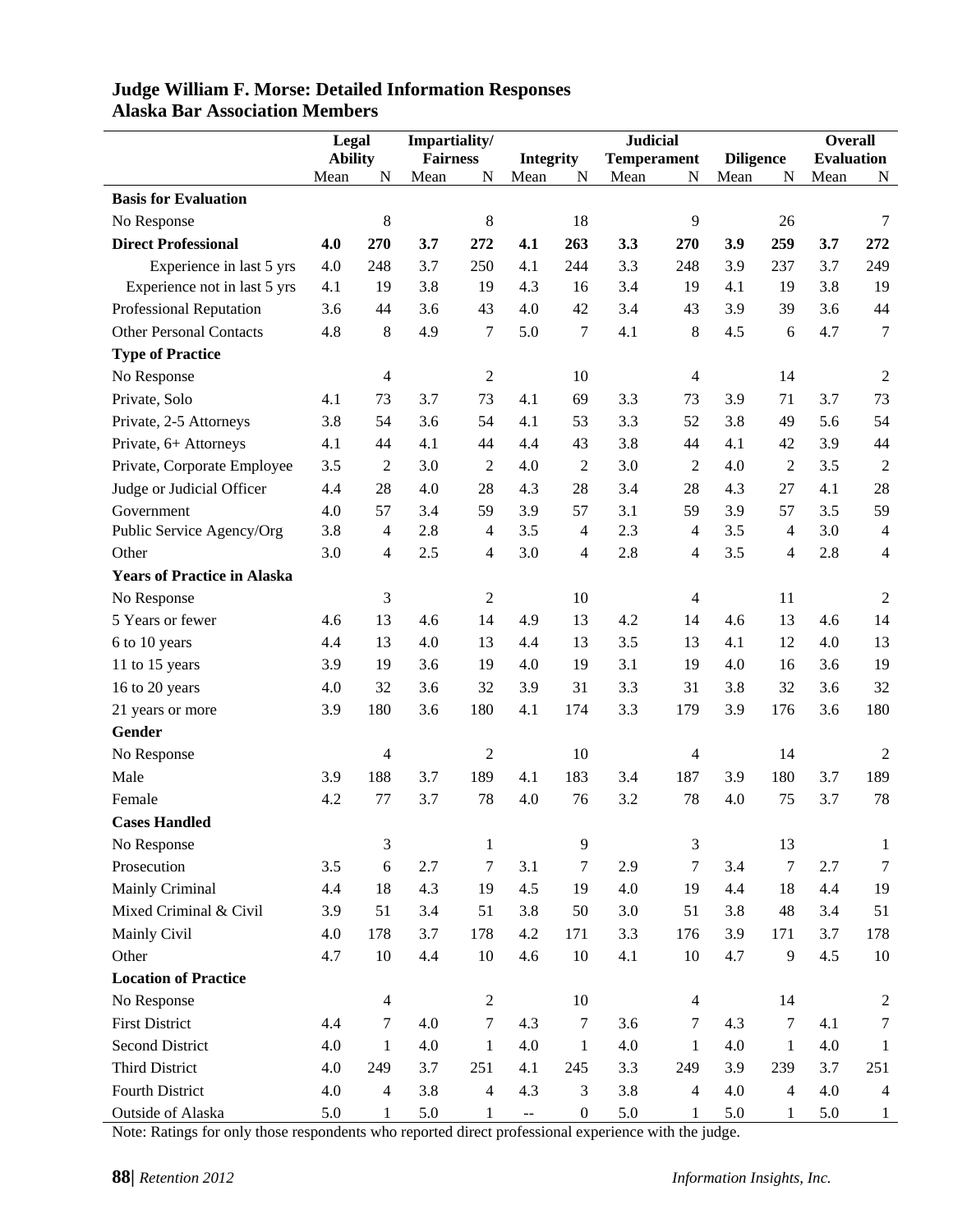## **Current and Prior Retention Scores** *3/29/2012*

## **William F. Morse**

| Appointed | Name of Court         |
|-----------|-----------------------|
| 2/27/2002 | Anchorage Superior Ct |

#### **Retention Attorney Bar Scores**

| Year | Ability<br>∟egal | Impartiality | Intearity | Temperament | Dilligence | <b>Special Skills</b> | Overall Performance |
|------|------------------|--------------|-----------|-------------|------------|-----------------------|---------------------|
| 2006 |                  |              |           |             |            |                       |                     |
| າ∩11 |                  |              |           |             |            |                       | <u>.</u>            |

#### **Peace and Probation Officer Survey Scores**

| Year | Impartiality | Integrity | Temperament Diligence |     | Special Skills | Overall Performance |
|------|--------------|-----------|-----------------------|-----|----------------|---------------------|
| 2006 |              |           | 4                     | 4   |                |                     |
| 2012 |              | 4.3       |                       | 4.5 |                |                     |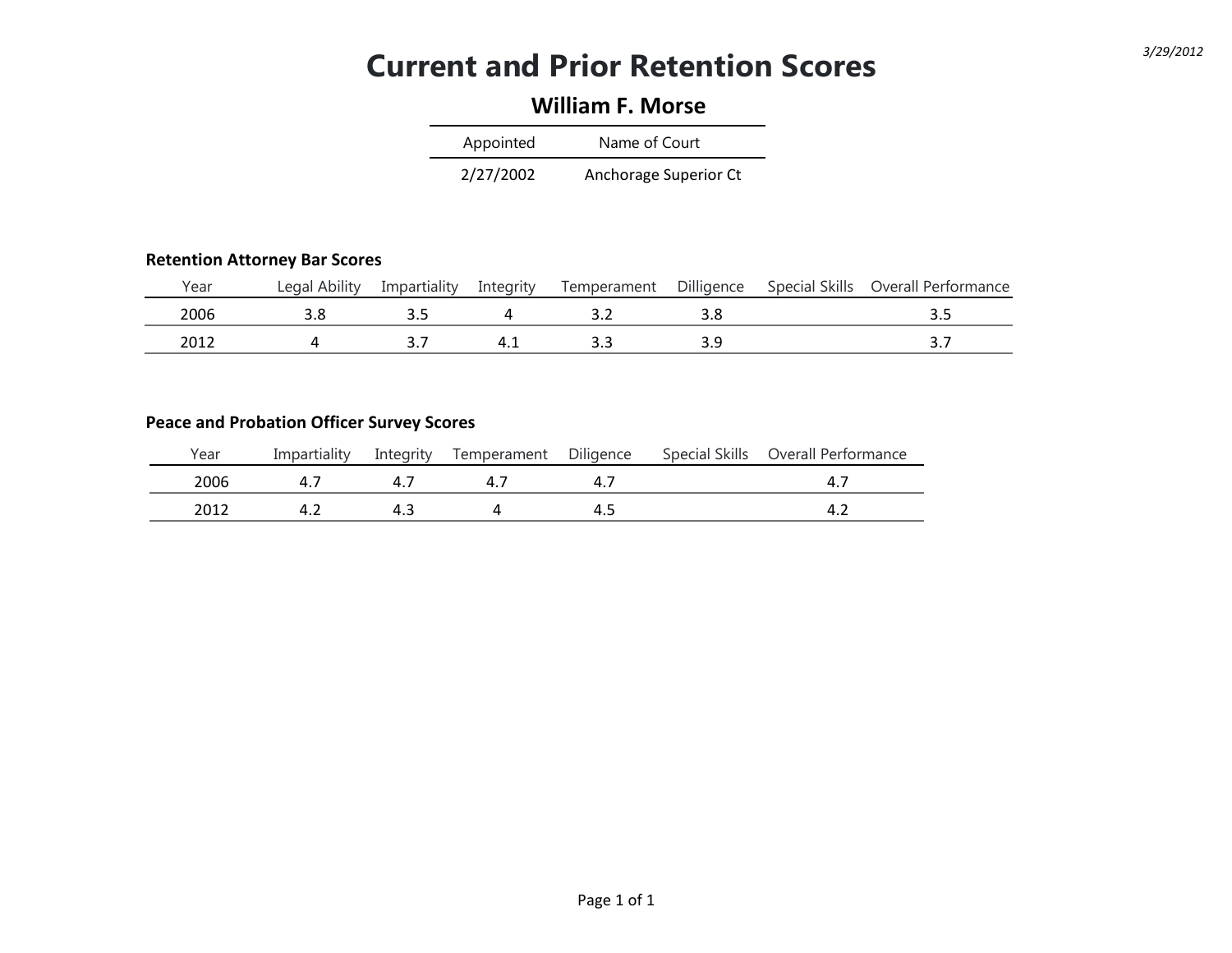#### **Judge William F. Morse Peace and Probation Officers**

|                                           | Impartiality/   |                  |                  |                  | <b>Judicial</b>                               |                  |                          |                  | <b>Overall</b>           |                  |
|-------------------------------------------|-----------------|------------------|------------------|------------------|-----------------------------------------------|------------------|--------------------------|------------------|--------------------------|------------------|
|                                           | <b>Fairness</b> |                  | <b>Integrity</b> |                  | <b>Temperament</b>                            |                  | <b>Diligence</b>         |                  | <b>Evaluation</b>        |                  |
|                                           | Mean            | N                | Mean             | N                | Mean                                          | N                | Mean                     | N                | Mean                     | N                |
| <b>Basis for Evaluation</b>               |                 |                  |                  |                  |                                               |                  |                          |                  |                          |                  |
| No Response                               |                 | $\boldsymbol{0}$ |                  | $\boldsymbol{0}$ |                                               | $\boldsymbol{0}$ |                          | $\boldsymbol{0}$ |                          | $\boldsymbol{0}$ |
| <b>Direct Professional</b>                | 4.2             | 12               | 4.3              | 12               | 4.0                                           | 12               | 4.5                      | 10               | 4.2                      | 12               |
| Experience in last 5 yrs                  | 4.4             | 11               | 4.6              | 11               | 4.1                                           | 11               | 4.6                      | 9                | 4.4                      | 11               |
| Experience not in last 5 yrs              | 2.0             | 1                | 2.0              | $\mathbf{1}$     | 3.0                                           | 1                | 4.0                      | 1                | 2.0                      | $\mathbf{1}$     |
| Professional Reputation                   | 3.0             | $\overline{c}$   | 3.5              | $\mathfrak{2}$   | 3.0                                           | 2                | 3.5                      | 2                | 3.0                      | $\mathbf{2}$     |
| <b>Other Personal Contacts</b>            | 2.0             | $\mathbf{1}$     | 1.0              | $\mathbf{1}$     | 1.0                                           | 1                | 1.0                      | $\mathbf{1}$     | 1.0                      | $\mathbf{1}$     |
| <b>Type of Work</b>                       |                 |                  |                  |                  |                                               |                  |                          |                  |                          |                  |
| No Response                               |                 | $\boldsymbol{0}$ |                  | $\boldsymbol{0}$ |                                               | $\boldsymbol{0}$ |                          | $\overline{c}$   |                          | $\boldsymbol{0}$ |
| <b>State Law Enforcement Officer</b>      | 4.1             | 7                | 4.4              | $\tau$           | 4.0                                           | 7                | 4.4                      | 5                | 4.1                      | 7                |
| Municipal/Borough Law Enforcement Officer | 2.0             | $\mathbf{1}$     | 2.0              | $\mathbf{1}$     | 3.0                                           | $\mathbf{1}$     | 4.0                      | 1                | 2.0                      | $\mathbf{1}$     |
| Village Public Safety Officer (VPSO)      | $- -$           | $\boldsymbol{0}$ | $\mathrel{{-}-}$ | $\boldsymbol{0}$ | $\mathord{\hspace{1pt}\text{--}\hspace{1pt}}$ | $\boldsymbol{0}$ | $- -$                    | $\boldsymbol{0}$ | $\overline{\phantom{m}}$ | $\boldsymbol{0}$ |
| Probation/Parole Officer                  | 4.8             | $\overline{4}$   | 4.8              | $\overline{4}$   | 4.3                                           | $\overline{4}$   | 4.8                      | $\overline{4}$   | 4.8                      | $\overline{4}$   |
| Other                                     | $-$             | $\boldsymbol{0}$ | $\overline{a}$   | $\boldsymbol{0}$ | $-$                                           | $\boldsymbol{0}$ | $\overline{a}$           | $\boldsymbol{0}$ | --                       | $\boldsymbol{0}$ |
| <b>Length of Experience</b>               |                 |                  |                  |                  |                                               |                  |                          |                  |                          |                  |
| No Response                               |                 | 0                |                  | 0                |                                               | $\boldsymbol{0}$ |                          | 2                |                          | $\boldsymbol{0}$ |
| 5 Years or fewer                          | 4.5             | 4                | 5.0              | $\overline{4}$   | 4.3                                           | 4                | 5.0                      | $\overline{4}$   | 4.8                      | $\overline{4}$   |
| 6 to 10 years                             | 4.8             | 4                | 4.8              | $\overline{4}$   | 4.3                                           | $\overline{4}$   | 4.5                      | $\overline{4}$   | 4.5                      | $\overline{4}$   |
| 11 to 15 years                            | 3.0             | 1                | 3.0              | $\mathbf{1}$     | 3.0                                           | $\mathbf{1}$     | 3.0                      | 1                | 3.0                      | $\mathbf{1}$     |
| 16 to 20 years                            | 3.5             | $\overline{c}$   | 3.5              | $\overline{2}$   | 4.0                                           | 2                | 4.0                      | 1                | 3.5                      | $\boldsymbol{2}$ |
| 21 years or more                          | 3.0             | $\,1$            | 3.0              | $\mathbf{1}$     | 3.0                                           | 1                | $\overline{\phantom{a}}$ | $\boldsymbol{0}$ | 3.0                      | $\mathbf{1}$     |
| Gender                                    |                 |                  |                  |                  |                                               |                  |                          |                  |                          |                  |
| No Response                               |                 | $\boldsymbol{0}$ |                  | $\boldsymbol{0}$ |                                               | $\boldsymbol{0}$ |                          | 2                |                          | $\boldsymbol{0}$ |
| Male                                      | 3.9             | 7                | 4.0              | 7                | 4.1                                           | 7                | 4.4                      | 5                | 4.0                      | 7                |
| Female                                    | 4.6             | 5                | 4.8              | 5                | 3.8                                           | 5                | 4.6                      | 5                | 4.4                      | 5                |
| <b>Location of Work</b>                   |                 |                  |                  |                  |                                               |                  |                          |                  |                          |                  |
| No Response                               |                 | $\boldsymbol{0}$ |                  | $\boldsymbol{0}$ |                                               | $\boldsymbol{0}$ |                          | 2                |                          | $\boldsymbol{0}$ |
| <b>First District</b>                     |                 | 0                |                  | $\boldsymbol{0}$ |                                               | 0                |                          | $\boldsymbol{0}$ |                          | $\boldsymbol{0}$ |
| <b>Second District</b>                    |                 | $\boldsymbol{0}$ |                  | $\boldsymbol{0}$ |                                               | $\boldsymbol{0}$ |                          | $\boldsymbol{0}$ |                          | $\boldsymbol{0}$ |
| Third District                            | 4.2             | 12               | 4.3              | 12               | 4.0                                           | 12               | 4.5                      | 10               | 4.2                      | 12               |
| <b>Fourth District</b>                    |                 | $\boldsymbol{0}$ | ÷-               | $\boldsymbol{0}$ |                                               | $\boldsymbol{0}$ | $\overline{a}$           | $\boldsymbol{0}$ | $-$                      | $\boldsymbol{0}$ |
| <b>Community Population</b>               |                 |                  |                  |                  |                                               |                  |                          |                  |                          |                  |
| No Response                               |                 | $\boldsymbol{0}$ |                  | $\boldsymbol{0}$ |                                               | $\overline{0}$   |                          | 2                |                          | $\mathbf{0}$     |
| <b>Under 2,000</b>                        |                 | $\boldsymbol{0}$ | $-$              | $\boldsymbol{0}$ |                                               | $\boldsymbol{0}$ |                          | $\boldsymbol{0}$ |                          | $\boldsymbol{0}$ |
| Between 2,000 and 35,000                  | 3.5             | $\overline{c}$   | 3.5              | $\sqrt{2}$       | 3.5                                           | $\overline{2}$   | 4.5                      | 2                | 3.5                      | $\overline{2}$   |
| Over 35,000                               | 4.3             | $10\,$           | 4.5              | 10               | 4.1                                           | 10               | 4.5                      | 8                | 4.3                      | 10               |

Note: Ratings for only those respondents who reported direct professional experience with the judge.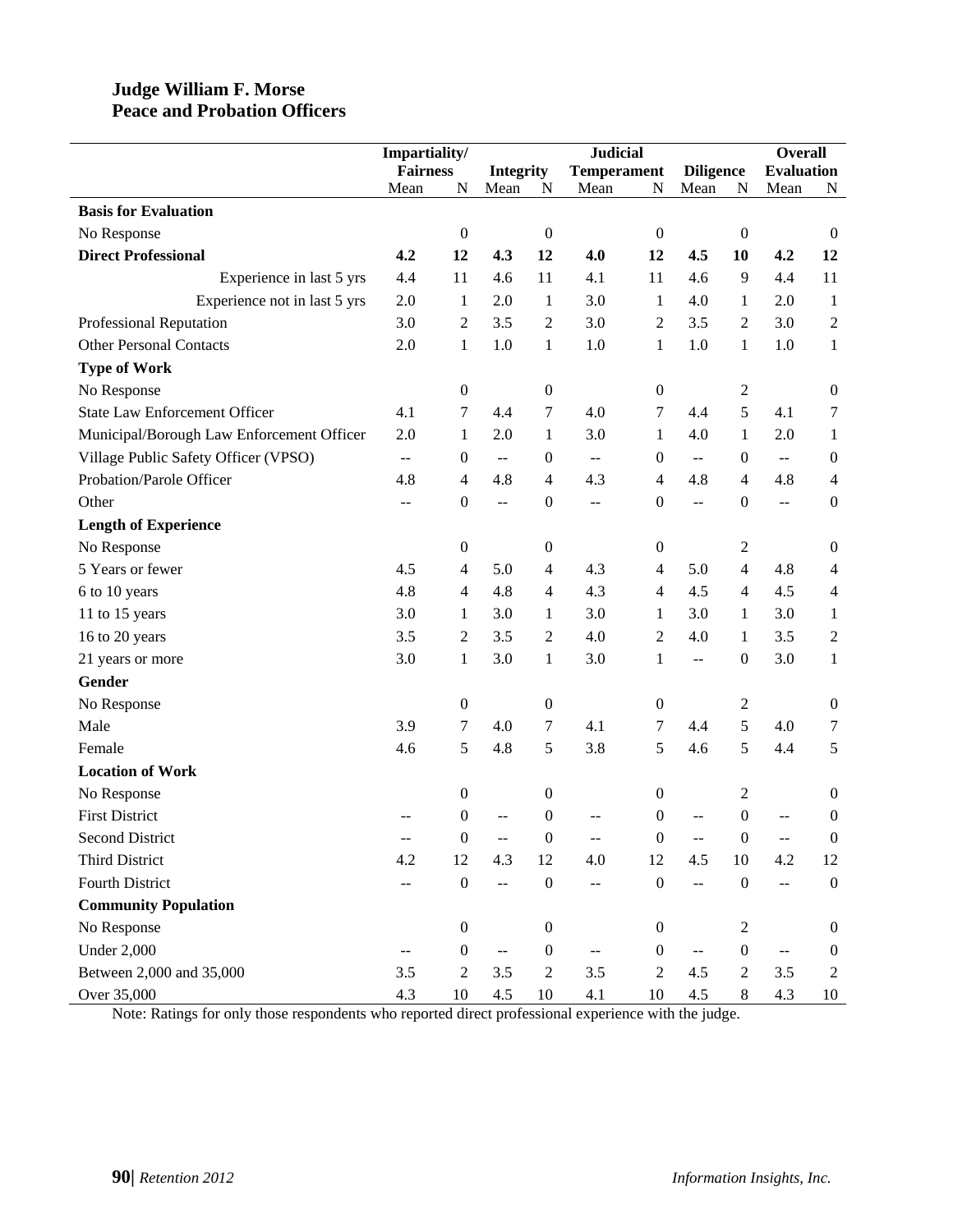#### **Judge William F. Morse Social Workers and Guardians ad Litem**

|                                | Impartiality/   |                  | <b>Judicial</b>          |                  |                          |                  | <b>Overall</b>   |                  |                   |                  |
|--------------------------------|-----------------|------------------|--------------------------|------------------|--------------------------|------------------|------------------|------------------|-------------------|------------------|
|                                | <b>Fairness</b> |                  | <b>Integrity</b>         |                  | <b>Temperament</b>       |                  | <b>Diligence</b> |                  | <b>Evaluation</b> |                  |
|                                | Mean            | ${\bf N}$        | Mean                     | ${\bf N}$        | Mean                     | ${\bf N}$        | Mean             | ${\bf N}$        | Mean              | N                |
| <b>Basis for Evaluation</b>    |                 |                  |                          |                  |                          |                  |                  |                  |                   |                  |
| No Response                    |                 | $\boldsymbol{0}$ |                          | $\boldsymbol{0}$ |                          | $\boldsymbol{0}$ |                  | $\boldsymbol{0}$ |                   | 1                |
| <b>Direct Professional</b>     | 4.3             | 10               | 4.6                      | 10               | 3.5                      | 10               | 4.3              | 10               | 4.3               | $\boldsymbol{9}$ |
| Experience in last 5 yrs       | 4.3             | 10               | 4.6                      | 10               | 3.5                      | 10               | 4.3              | 10               | 4.3               | 9                |
| Experience not in last 5 yrs   | $\overline{a}$  | $\boldsymbol{0}$ | ΞĒ,                      | $\boldsymbol{0}$ | $\overline{\phantom{a}}$ | $\boldsymbol{0}$ | $\overline{a}$   | $\mathbf{0}$     | цц.               | $\boldsymbol{0}$ |
| Professional Reputation        | $-$             | $\boldsymbol{0}$ | $\overline{a}$           | $\boldsymbol{0}$ | $- -$                    | $\boldsymbol{0}$ | $-$              | $\boldsymbol{0}$ | $\overline{a}$    | $\boldsymbol{0}$ |
| <b>Other Personal Contacts</b> | 44              | $\boldsymbol{0}$ | $\overline{a}$           | $\boldsymbol{0}$ | $\overline{a}$           | $\boldsymbol{0}$ | $\overline{a}$   | $\boldsymbol{0}$ | $\overline{a}$    | $\boldsymbol{0}$ |
| <b>Type of Work</b>            |                 |                  |                          |                  |                          |                  |                  |                  |                   |                  |
| No Response                    |                 | $\boldsymbol{0}$ |                          | $\boldsymbol{0}$ |                          | $\boldsymbol{0}$ |                  | $\boldsymbol{0}$ |                   | $\mathbf{1}$     |
| Social Worker                  | 4.3             | 3                | 4.3                      | 3                | 3.3                      | 3                | 4.3              | 3                | 4.0               | $\overline{2}$   |
| Guardian ad Litem              | 4.3             | $\overline{7}$   | 4.7                      | $\boldsymbol{7}$ | 3.6                      | $\boldsymbol{7}$ | 4.3              | 7                | 4.4               | $\boldsymbol{7}$ |
| <b>Length of Experience</b>    |                 |                  |                          |                  |                          |                  |                  |                  |                   |                  |
| No Response                    |                 | $\boldsymbol{0}$ |                          | $\boldsymbol{0}$ |                          | $\boldsymbol{0}$ |                  | $\boldsymbol{0}$ |                   | $\mathbf{1}$     |
| 5 Years or fewer               | 4.0             | $\mathbf{1}$     | 4.0                      | $\mathbf{1}$     | 3.0                      | $\mathbf{1}$     | 4.0              | $\mathbf{1}$     | 4.0               | $\mathbf{1}$     |
| 6 to 10 years                  | 4.7             | 3                | 5.0                      | 3                | 3.7                      | 3                | 4.3              | 3                | 4.3               | 3                |
| 11 to 15 years                 | 4.3             | $\overline{4}$   | 4.5                      | $\overline{4}$   | 3.8                      | $\overline{4}$   | 4.3              | $\overline{4}$   | 4.7               | 3                |
| 16 to 20 years                 | 4.0             | $\mathbf{1}$     | 4.0                      | $\mathbf{1}$     | 3.0                      | $\mathbf{1}$     | 4.0              | $\mathbf{1}$     | 4.0               | $\mathbf{1}$     |
| 21 years or more               | 4.0             | $\mathbf{1}$     | 5.0                      | $\mathbf{1}$     | 3.0                      | $\mathbf{1}$     | 5.0              | $\mathbf{1}$     | 4.0               | $\mathbf{1}$     |
| <b>Gender</b>                  |                 |                  |                          |                  |                          |                  |                  |                  |                   |                  |
| No Response                    |                 | $\boldsymbol{0}$ |                          | $\boldsymbol{0}$ |                          | $\boldsymbol{0}$ |                  | $\boldsymbol{0}$ |                   | $\mathbf{1}$     |
| Male                           | 4.3             | 3                | 4.3                      | 3                | 3.7                      | 3                | 4.0              | 3                | 4.3               | 3                |
| Female                         | 4.3             | $\overline{7}$   | 4.7                      | $\overline{7}$   | 3.4                      | $\overline{7}$   | 4.4              | $\overline{7}$   | 4.3               | 6                |
| <b>Location of Work</b>        |                 |                  |                          |                  |                          |                  |                  |                  |                   |                  |
| No Response                    |                 | $\boldsymbol{0}$ |                          | $\boldsymbol{0}$ |                          | $\boldsymbol{0}$ |                  | $\boldsymbol{0}$ |                   | $\mathbf{1}$     |
| <b>First District</b>          | --              | $\boldsymbol{0}$ | $\bar{\phantom{a}}$      | $\boldsymbol{0}$ | $\overline{a}$           | $\mathbf{0}$     | $\overline{a}$   | $\boldsymbol{0}$ | $\overline{a}$    | $\mathbf{0}$     |
| <b>Second District</b>         | <u></u>         | $\boldsymbol{0}$ | $\overline{a}$           | $\mathbf{0}$     | $\overline{a}$           | $\mathbf{0}$     | $\overline{a}$   | $\mathbf{0}$     | LL.               | $\boldsymbol{0}$ |
| <b>Third District</b>          | 4.3             | 10               | 4.6                      | 10               | 3.5                      | 10               | 4.3              | 10               | 4.3               | 9                |
| <b>Fourth District</b>         | $\overline{a}$  | $\boldsymbol{0}$ | $\overline{\phantom{m}}$ | $\boldsymbol{0}$ | $\overline{a}$           | $\boldsymbol{0}$ | --               | $\boldsymbol{0}$ | $\overline{a}$    | $\boldsymbol{0}$ |
| <b>Community Population</b>    |                 |                  |                          |                  |                          |                  |                  |                  |                   |                  |
| No Response                    |                 | $\boldsymbol{0}$ |                          | $\boldsymbol{0}$ |                          | $\boldsymbol{0}$ |                  | $\boldsymbol{0}$ |                   | 1                |
| <b>Under 2,000</b>             | $-$             | $\boldsymbol{0}$ | $\bar{\omega}$           | $\boldsymbol{0}$ | $\overline{a}$           | $\boldsymbol{0}$ | $\overline{a}$   | $\boldsymbol{0}$ | $\overline{a}$    | $\boldsymbol{0}$ |
| Between 2,000 and 35,000       | 4.0             | $\mathbf{1}$     | 4.0                      | $\mathbf{1}$     | 3.0                      | $\mathbf{1}$     | 4.0              | $\mathbf{1}$     | 4.0               | $\mathbf{1}$     |
| Over 35,000                    | 4.3             | 9                | 4.7                      | 9                | 3.6                      | 9                | 4.3              | 9                | 4.4               | $\,$ 8 $\,$      |

Note: Ratings for only those respondents who reported direct professional experience with the judge.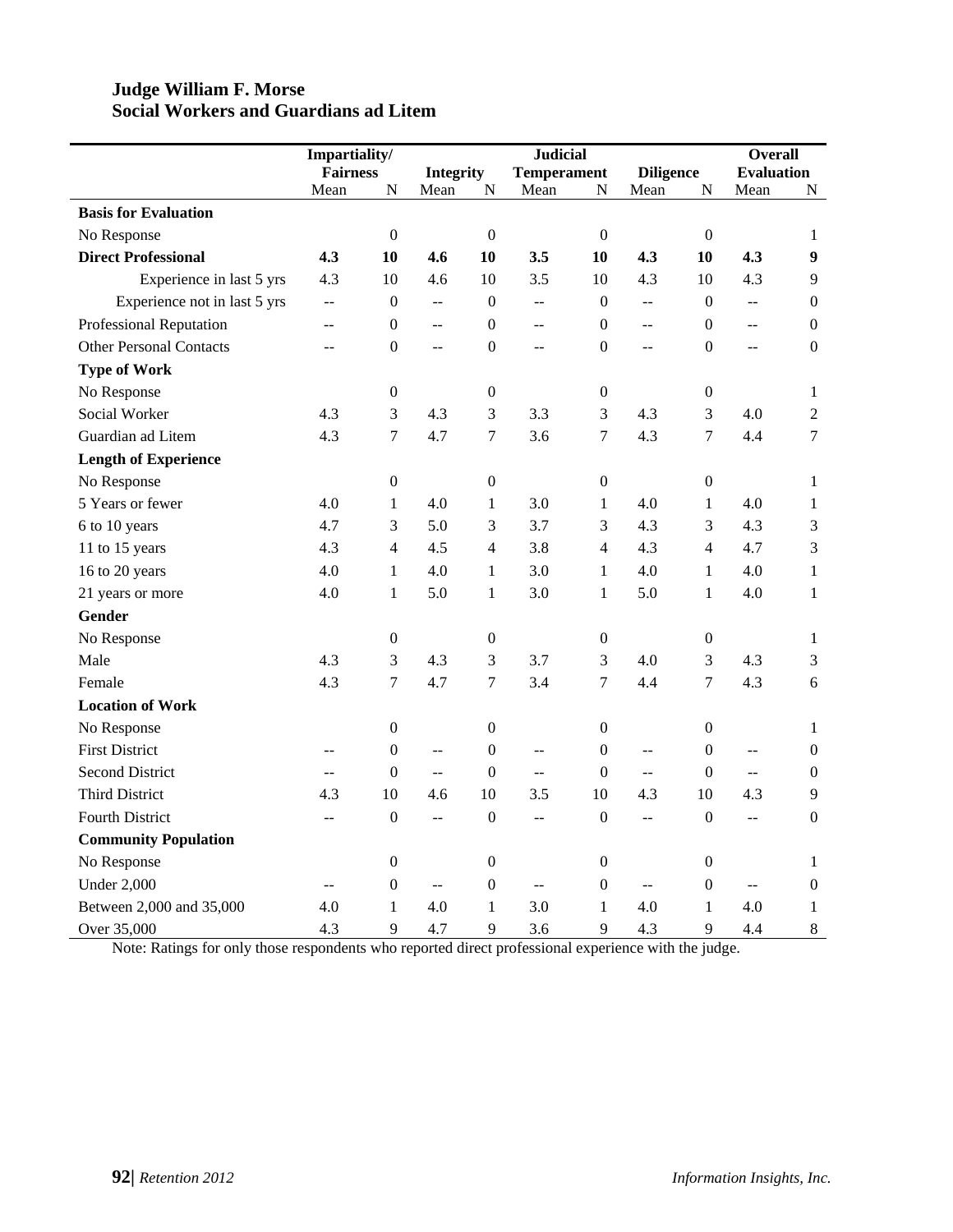| <b>Juror Survey Results</b><br><b>2012 Retention Evaluation</b><br><b>William F. Morse</b> |      |                  |      |               |                  |          |                                  |  |  |  |
|--------------------------------------------------------------------------------------------|------|------------------|------|---------------|------------------|----------|----------------------------------|--|--|--|
| <b>Survey Category</b>                                                                     | Mean | <b>Excellent</b> | Good | Acceptable    | <b>Deficient</b> | Poor     | <b>Total</b><br><b>Responses</b> |  |  |  |
| Impartiality/Fairness                                                                      | 4.8  | 37               | 10   | $\Omega$      | $\Omega$         | 0        | 47                               |  |  |  |
| Respectful/Courteous                                                                       | 4.7  | 35               | 10   | 2             | $\Omega$         | $\Omega$ | 47                               |  |  |  |
| Attentive during Proceedings                                                               | 4.6  | 31               | 14   | $\mathcal{P}$ | $\Omega$         | $\Omega$ | 47                               |  |  |  |
| <b>Control over Proceedings</b>                                                            | 4.8  | 39               | 8    | $\Omega$      | $\Omega$         | $\Omega$ | 47                               |  |  |  |
| Intelligence/ Skill as a Judge                                                             | 4.8  | 37               | 10   | $\Omega$      | $\Omega$         | $\Omega$ | 47                               |  |  |  |
| <b>Overall Evaluation</b>                                                                  | 4.7  | 35               | 11   |               | 0                | 0        | 47                               |  |  |  |